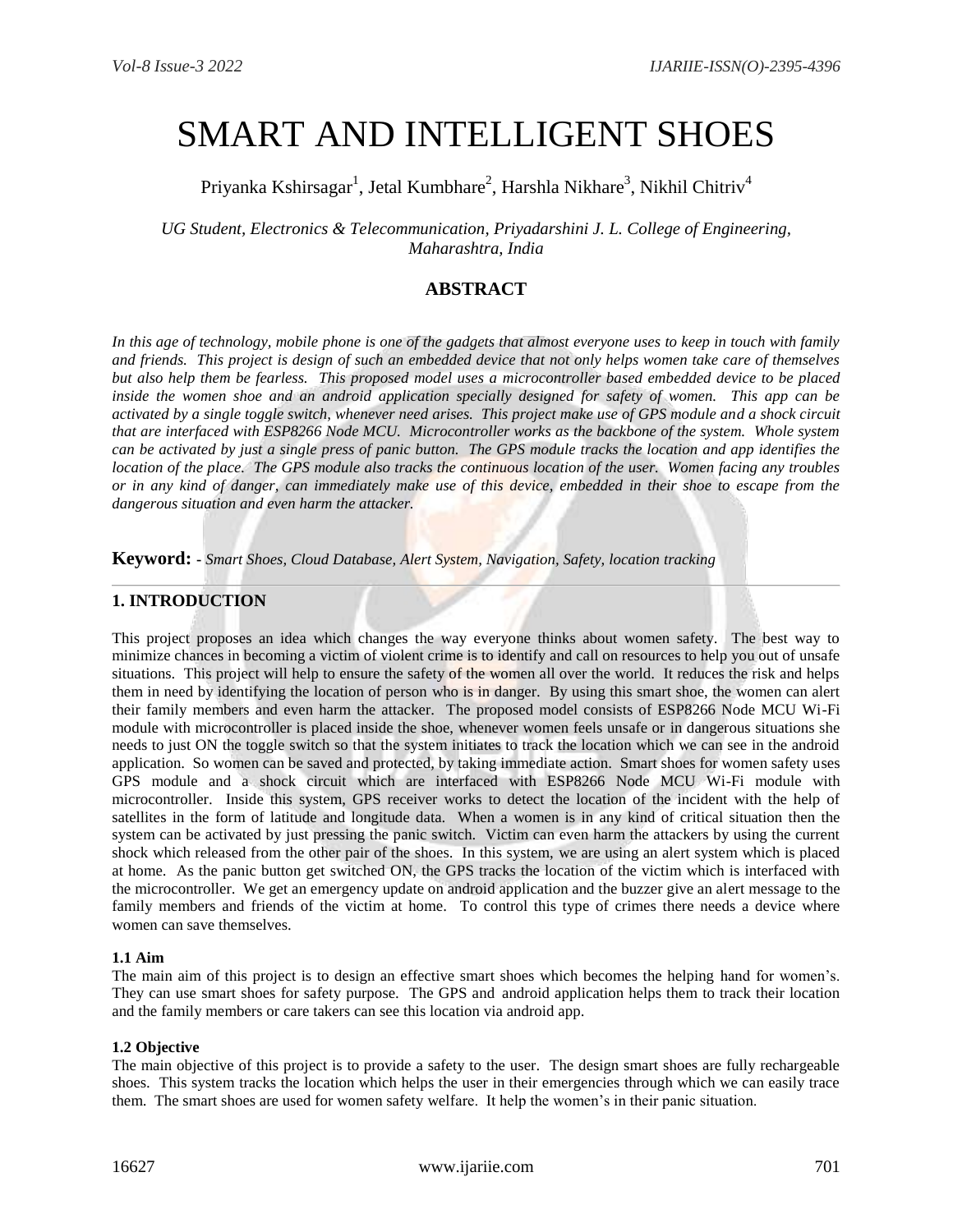## **2. PROJECT METHODOLOGY**

Here in this project we tried to overcome the difficulties present in the existing technologies that have already been discussed earlier. The shoe represented here is practically user friendly for day-to-day life. If a woman faces any kind of trouble then she can start and active the whole system just pressing a panic switch which is located at the



back side of shoe. It is useful if the victim is not able to use her hands because sometimes the attackers might lock her both hands and close her eyes too.

For defence purpose an electric shock system has also been incorporated inside device. For that when the girl will be trying to get rid of eve teaser, she can easily use this electric shock. And though the output is in front side of the shoe and far from her feet that's why she cannot be affected by the shock. This shoe consists of GPS module, shock circuit, ESP8266 Node MCU, TP4056 charge controller, Lithium-ion battery, charging slots and toggle switch. The basic idea of this device is to track the real time location of the user and send an alert signal to the family and friends by pressing a panic switch which is located at the back side of shoe. Here a shock circuit is used in this device which produces a shock of 600KV that is sufficient to harm the assaulter and gives enough time to escape for the victim. The main controller used in this project is ESP8266 Node MCU. GPS is connected with the Node MCU assembled inside the shoe. A 3.7v, 2200mAh lithium battery has been used as a power supply for operation of the whole system.

#### **2.1 Components Used**

2.1.1 ESP8266 Node MCU



 **Fig -2.1.1**: ESP8266 Node MCU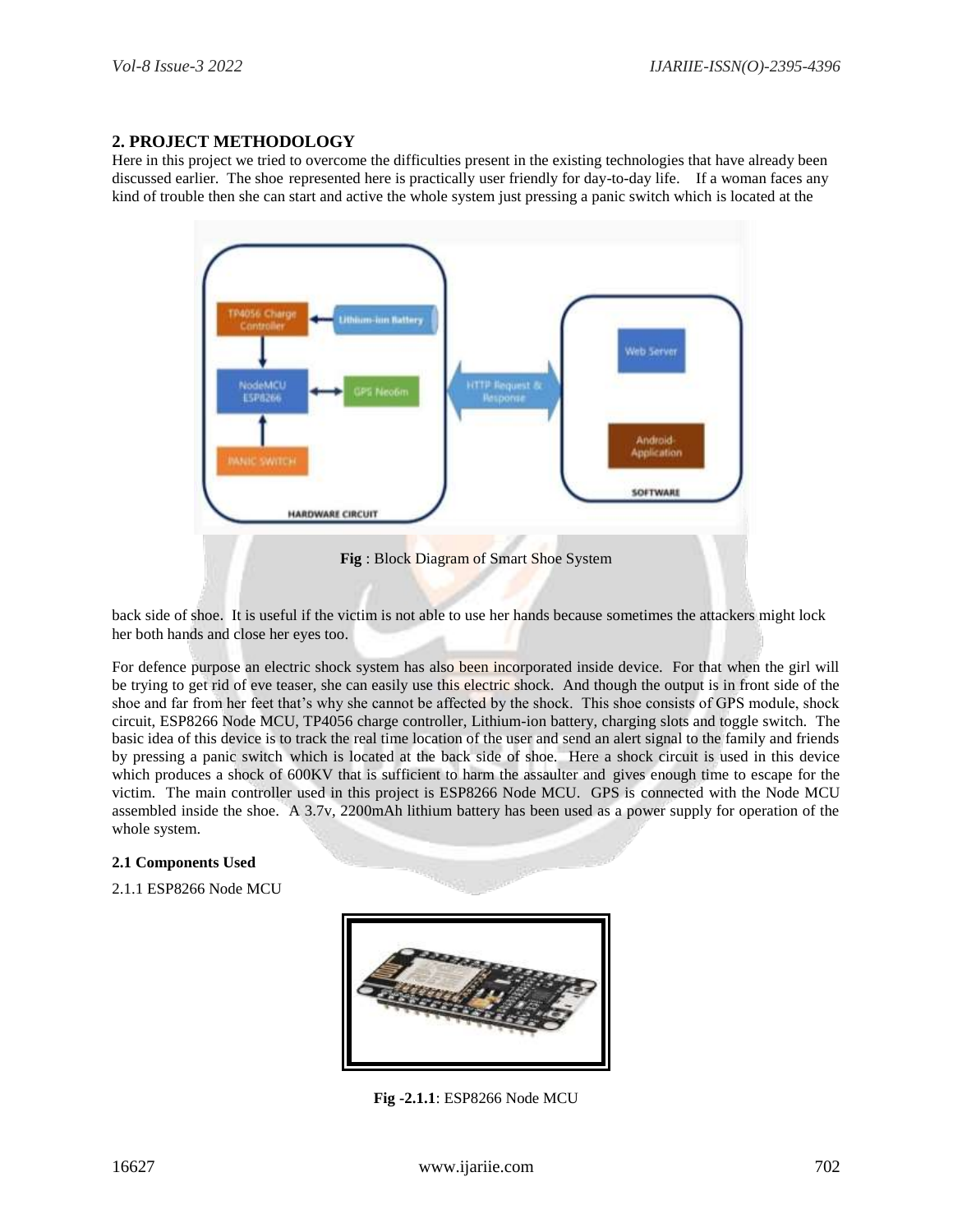ESP8266EX is capable of functioning consistently in industrial environments, due to its wide operating temperature range. ESP8266EX is integrated with a 32-bit Tensilica processor, strandard digital peripheral interfaces, antenna switches, RFbalun, power amplifier, low noise receiver amplifier, filters and power management modules. ESP8266 modules can work with ESP-AT firmware to provide Wi-Fi connectivity to external host MCUs, or as self-sufficient MCUs with an RTOS-based SDK that can natively run connectivity applications. In both of these opeation modes, customers can take advantage of using features like out-of-box cloud connectivity, low power operation and Wi-Fi security support, including WPA3.

2.1.2 Neo 6M GPS Module



**Fig -2.1.2:** Neo 6M GPS Module

At the heart of the module is a NEO 6M GPS chip from u-blox. It can track up to 22 satellites on 50 channels and achieves the industry's highest level of sensitivity i.e. -161 dB tracking, while consuming only 45mA supply current. The necessary data pins of NEO-6M GPS chip are broken out to a 0.1" pitch headers. This includes pins required for communication with a micronontroller over UART. The module supports baud rate from 4800bps to 230400bps with default baud of 9600.

2.1.3 TP4056 Charge Controller



**Fig -2.1.3:** TP4056 Charge Controller

TP4056 is very efficient. 3.7V Lithium-ion cell charging module. We can charge any rechargeable battery by applying the required voltage and current but it may damage due to overcharging. For better efficiency and durability, we used the TP4056 charging module. It is a low cost reliable battery charging module. It will protect the battry from being over-charged. The main feature is the battery auto cut off from the charging circuit when fully charged. It also disconnects charging if the battery temperature goes high. This module can charge batteries consist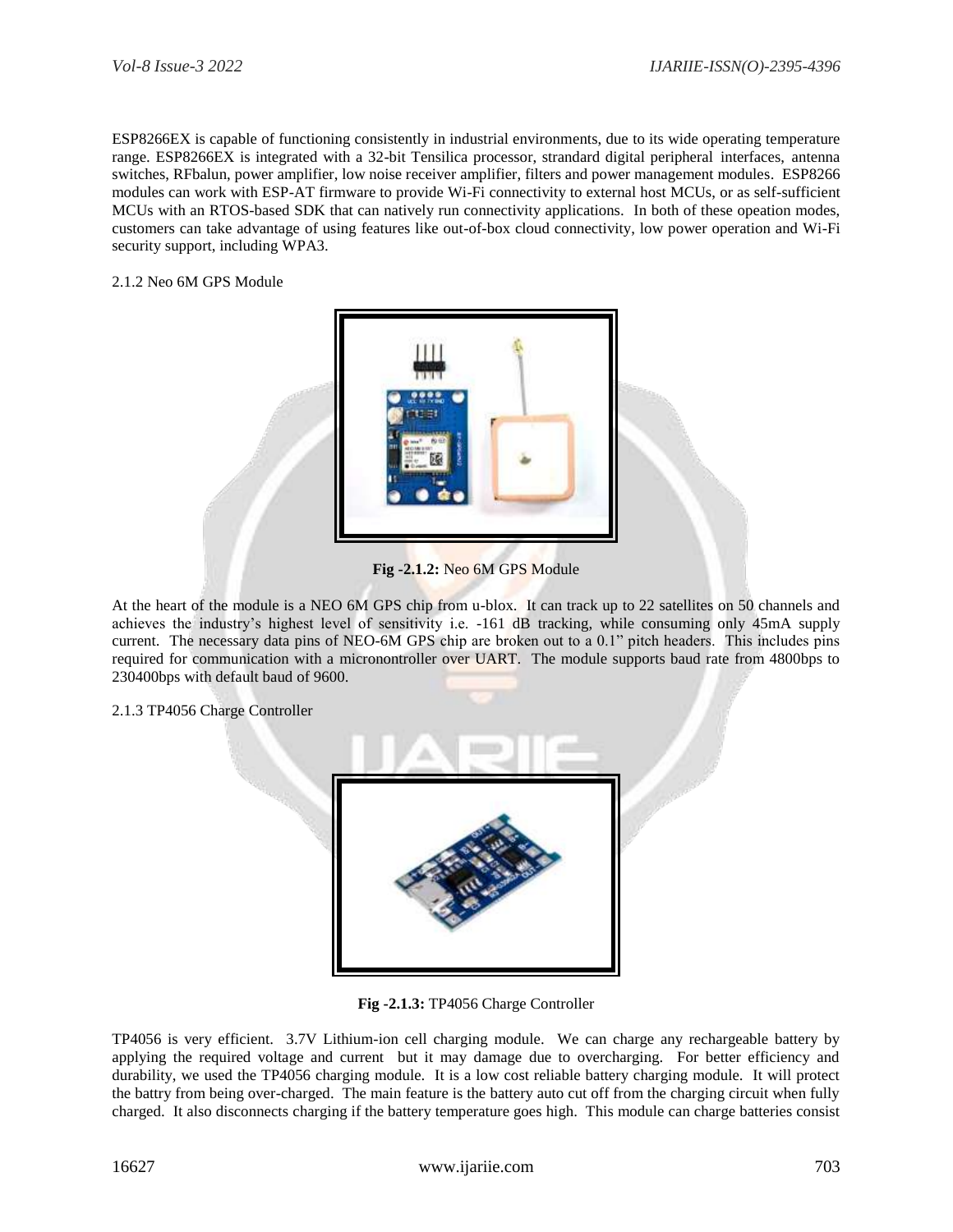of single cell. The module is basically made for charging rechargeable lithium batteries using the constant current / constant voltage charging method.

#### 2.1.4 Lithium-Ion Battery



**Fig -2.1.4:** Lithium-Ion Battery

An 18650 Battery is a lithium-ion rechargeable batery. The first 4 digits of the designation "18650" indicate the physical dimensions while the 5th digit indicates it is a cylinder cell. The standard 18650 battery is 18mm around 65mm long. This type of battery is very common in applications such as laptop battery packs, flashlights, electric vehicles, cordless tools, and various other devices that require portable power. This battery comes with internal protection circuit. Maximum voltage is up to 4.1V on a full charge. Lithium-ion batteries use an intercalated lithium compound as the material at the positive electrode and typically graphite at the negative electrode. The batteries have a high energy density, no memory effect (other than LFP cells) and low self-discharge.

2.1.5 Toggle Switch



**Fig -2.1.5:** Toggle Switch

The Toggle Switch control is a toggle button with a lever that appears rounded. The toggle switch control causes an event to occur when it is toggled. There are three graphical states for the lever: up, down, and neutral. The neutral position appears only when there is Three State property check box is selected.

#### **2.2 Software**

#### 2.2.1 MIT App Inventor

MIT App Inventor is an online platform designed to teach computational thinking concepts through development of mobile applications. It is an online development platform that anyone can leverage to solve real world problems. It provides a web based "What you see is what you get" (WYSIWYG) editor for building mobile phone applications targeting the Android and iOS operating systems. The platform has also been adapted to serve requirements of more specific populations, such as building apps for emergency/first responders and robotics.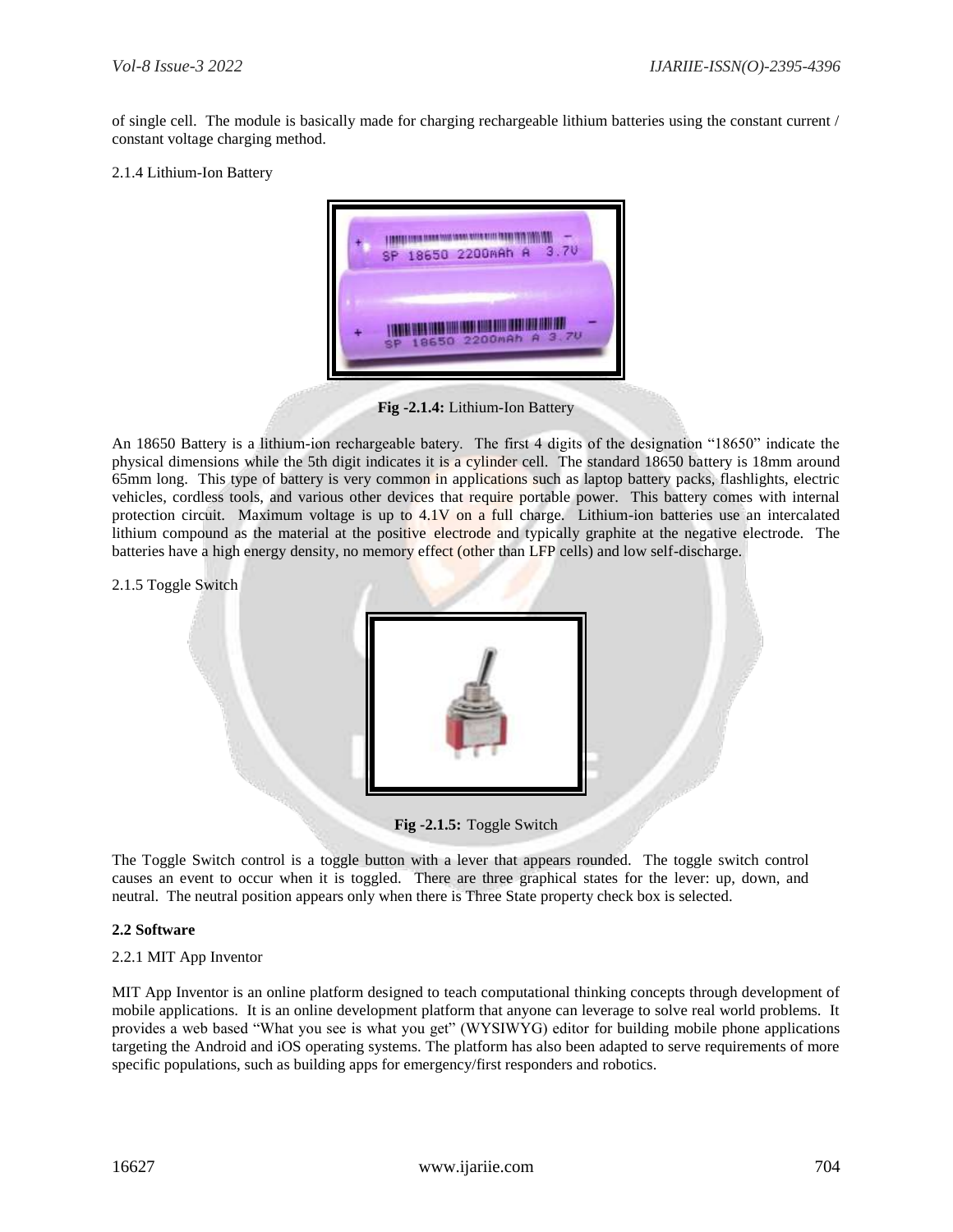The MIT App Inventor user interface includes two main editors: the design editor and the blocks editor. The design editor, or designer is a drag and drop interface to lay out the elements of the application's user interface (UI). The blocks editor is an environment in which app inventors can visually lay out the logic of their apps using colourcoded blocks that snap together like puzzle pieces to describe the program. To aid in development and testing, App Inventor provides a mobile app called the App Inventor Companion that developers can use to test and adjust the behaviour of their apps in real time. In this way, anyone can quickly build a mobile app and immediately begin to iterate and test.

#### 2.2.2 Arduino IDE

Arduino IDE is an open-source software, designed by Arduino.cc and mainly used for writing, compiling and uploading code to almost all Arduino modules. It is an official Arduino software, making code compilation too easy that even a common person with no prior technical knowledge can get their feet wet with the learning process. It is available for all operating systems i.e. MAC, Windows, Linux and runs on the Java Platform that comes with inbuilt functions and commands that play a vital role in debugging, editing and compiling the code. A range of Arduino modules available including Arduino Uno, Arduino Mega, Arduino Leonardo, Arduino Micro and many more. Each of them contains a microcontroller on the board that is actually programmed and accepts the information in the form of code. The main code, also known as a sketch, created on the IDE platform will ultimately generate a Hex File which is then transferred and uploaded in the controller on the board. The IDE environment mainly contains two basic parts: Editor and Compiler where former is used for writing the required code and later is used for compiling and uploading the code into the given Arduino Module. This environment supports both C and C++ languages.

## **3. SHOCK CIRCUIT DIAGRAM**

Circuit arrangements of shoes are presented here in the figure. Figure above represents the right shoe. Right shoe is studded with shock circuit arrangements for self-defence purpose of the victim. One can easily activate the shock arrangements by just toggle the panic switch, residing the back side of right shoe. The shock circuit will be activated as soon as the user toggle the panic switch on the right shoe. Shock probes can be seen at the front of the right shoe. The working of this circuit is very simple. A high voltage power supply is given to the metal mesh. So when the metal meshes will come in physical contact it creates a low resistance path between the meshes so the high voltage creates an ARC through the body of the person which is instantly electrocuted.



**Fig**: Shock Circuit Diagram

## **4. RESULT**

This project is based on IoT along with an android app. If a women is in panic situation then she toggle the panic switch residing the back side of the smart shoes. The siren of the alert system gets ON and the GPS tracks the location of the user which we can see through the android app. For self-defence purpose a 1200V shock has been